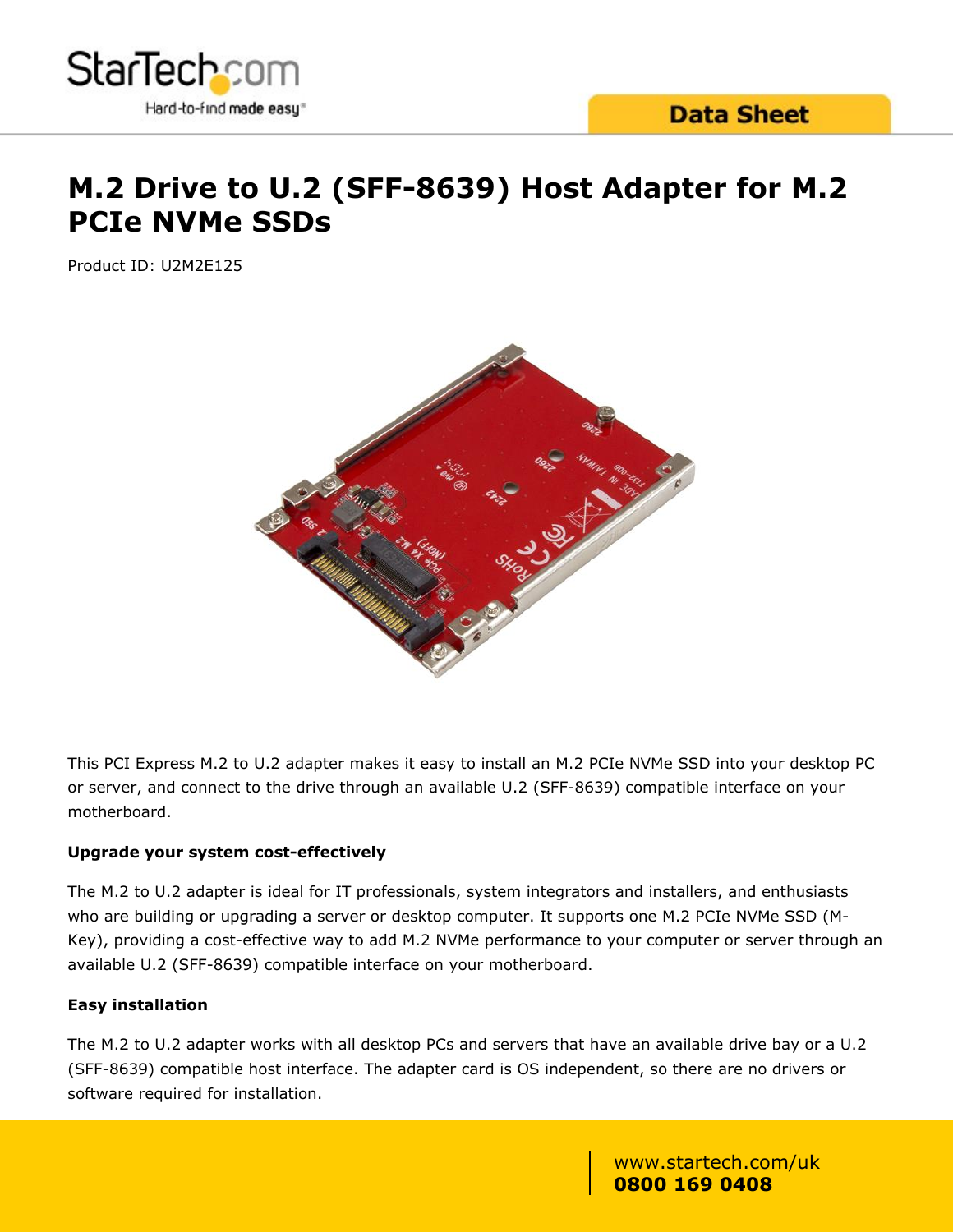

**Data Sheet** 

The U2M2E125 is backed by a StarTech.com 2-year warranty and free lifetime technical support.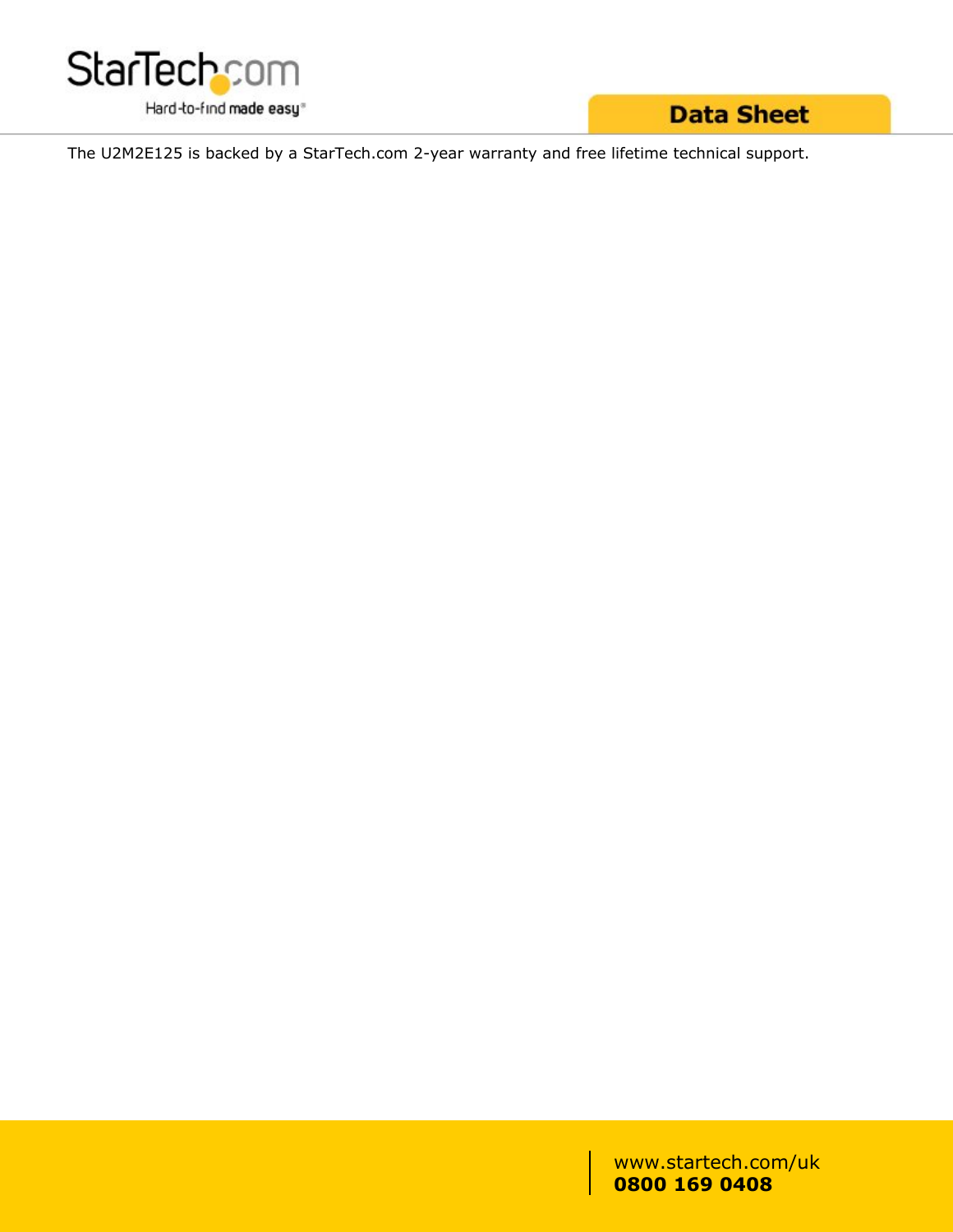

**StarTechcom** 

Hard-to-find made easy®









#### **Applications**

- Connect an M.2 NVMe SSD to your computer or server through an available U.2 (SFF-8639) slot to boost system speed and increase internal data storage
- Ideal for IT professionals, system integrators and installers, and enthusiasts who are building or upgrading a computer or server solution
- Get ultra-fast data access, ideal for high-performance workstations

#### **Features**

- Increase your system speed and performance cost-effectively, by adding an M.2 PCIe NVMe SSD to your PC or server
- Adapter supports one M.2 PCIe NVMe SSD (M-Key)
- U.2 (SFF-8639) host interface
- Fast and easy setup with native OS support
- Backward compatible with earlier versions of PCIe